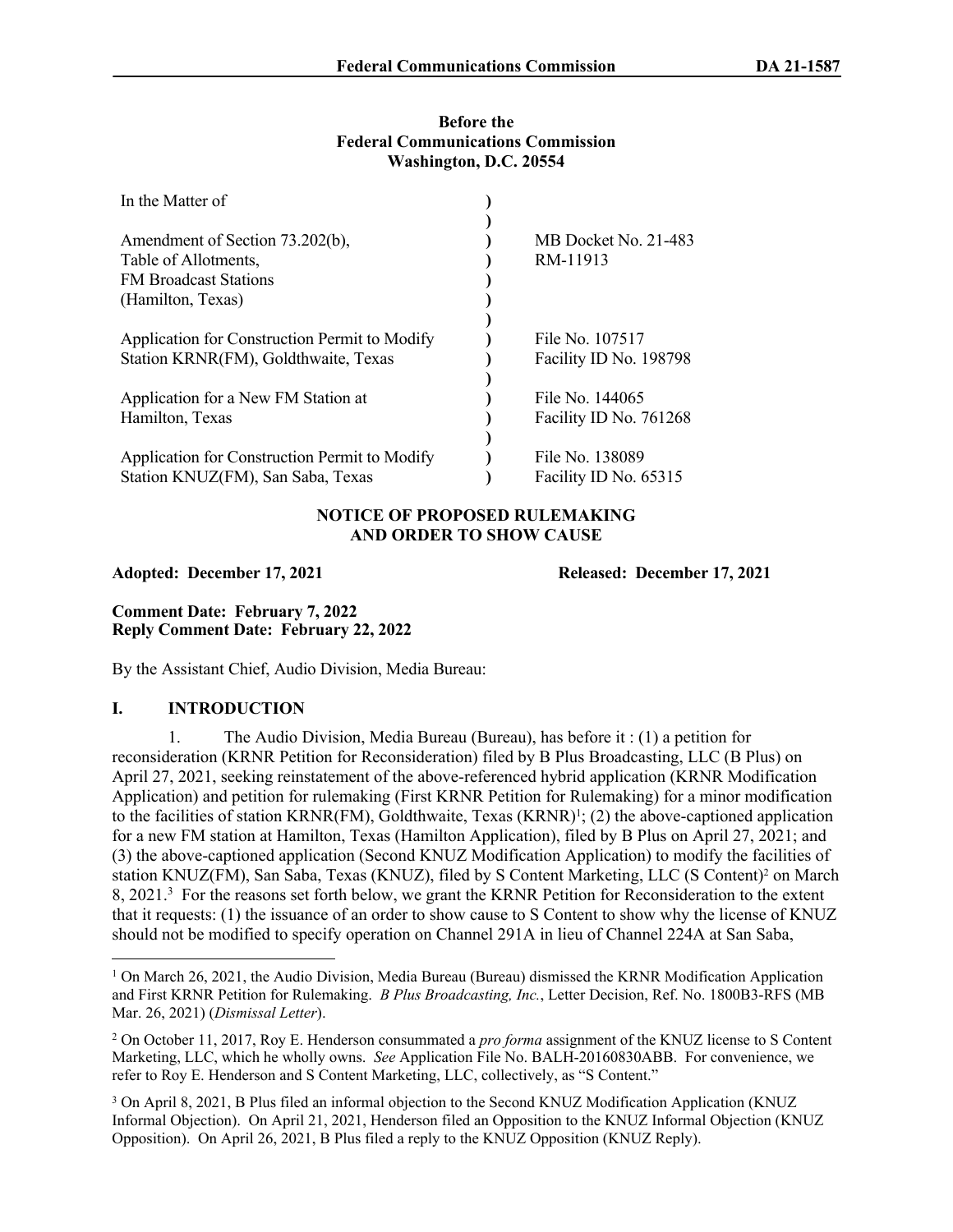Texas; and (2) the issuance of a notice of proposed rulemaking to create a new Class A FM station on Channel 263 at Hamilton, Texas.

#### **II. BACKGROUND**

2. This proceeding concerns B Plus's ongoing efforts to operate on Channel 224A. As explained in more detail below, Channel 224A has been authorized to S Content for several years, during which time S Content has continued to operate on its old channel (Channel 291A). B Plus requests to modify S Content's authorization back to Channel 291A, thus making Channel 224A available for reassignment. B Plus augments this proposal by also applying to construct a new station on its current channel, Channel 263A, that would provide a second local service to Hamilton, Texas.

3. On March 10, 2017, the Bureau released a report and order (*KNUZ Report and Order*) authorizing KNUZ(FM), San Saba, Texas (KNUZ) to change from Channel 291A to Channel 224A at San Saba, Texas.<sup>4</sup> The KNUZ licensee, S Content, did not construct the approved facilities, and the KNUZ Construction Permit expired unbuilt on March 10, 2020.<sup>5</sup> On the same day, March 10, 2020, B Plus filed the KRNR Modification Application, seeking to operate KRNR on Channel 224A in lieu of Channel 263A.<sup>6</sup> On September 24, 2020, B Plus filed the First KRNR Petition for Rulemaking,<sup>7</sup> requesting: (1) the allotment of Channel 263A to Hamilton, Texas, as the community's second local service; (2) the substitution of Channel 224A for Channel 263A at Goldthwaite, Texas; and (3) the deletion of reserved Channel 224A at San Saba, Texas.<sup>8</sup>

4. On March 26, 2021, the Bureau dismissed the KRNR Modification Application and KRNR Petition for Rulemaking, explaining that the request to allot Channel 263A to Hamilton, Texas, did not include the requisite new station application form, filing fee, and certification that B Plus intended to participate in the auction of any resulting allotment.<sup>9</sup>

5. On March 31, 2021, S Content filed the Second KNUZ Modification Application, which is essentially identical to the First KNUZ Modification Application, asserting that "[a]lthough the authorized facility on Channel 224 was not constructed during the life of the construction permit, FCC databases continue to reserve this channel for KNUZ(FM). This instant application claims the reserved channel."10 On April 8, 2021, B Plus filed the KNUZ Informal Objection, arguing that grant of the Second KNUZ Modification Application would result in S Content "operating KNUZ on Channel 291A for seven years . . . [while] block[ing] the use of Channel 224 in the area by anyone else . . ."—thus warehousing spectrum in violation of sections 307(b) and 309(j)(3)(D) of the Communications Act of

<sup>7</sup> The First KRNR Petition for Rulemaking was submitted by the applicant on June 15, 2020, and accepted for filing by Bureau engineering staff on September 24, 2020.

8 First KRNR Petition for Rulemaking at 1.

<sup>4</sup> *Amendment of Section 73.202(b), Table of Allotments, FM Broadcast Stations (Mullin, Texas)*, Report and Order*,*  32 FCC Rcd 1848 (MB 2017). On March 10, 2017, the Bureau granted the associated modification application (KNUZ Construction Permit). *See* Application File No. BPH-20160601ABG.

<sup>5</sup> *See* Application File No. BALH-20160830ABB.

<sup>6</sup> Initially, B Plus sought to upgrade the Station from Class A to Class C3 at its existing transmitter site, substitute Channel 224 for Channel 263, and expand the Station's effective radiated power (ERP) from 3.8 kW to 16 kW. However, on June 14, 2020, B Plus amended the KRNR Modification Application to specify Class A facilities operating at 3.9 kW ERP on Channel 224. *See* KRNR Modification Application, Technical Exhibit filed May 16, 2020, at 1.

<sup>9</sup> *Dismissal Letter* at 2 (citing *Revision of Procedures Governing Amendments to FM Table of Allotments and Changes of Community of License in the Radio Broadcast Services*, Report and Order, 21 FCC Rcd 14212, 14223, para. 18 (2006) (*Allotments Report and Order*)).

<sup>&</sup>lt;sup>10</sup> Second KNUZ Modification Application, Technical Statement filed Mar. 2, 2021, at 1.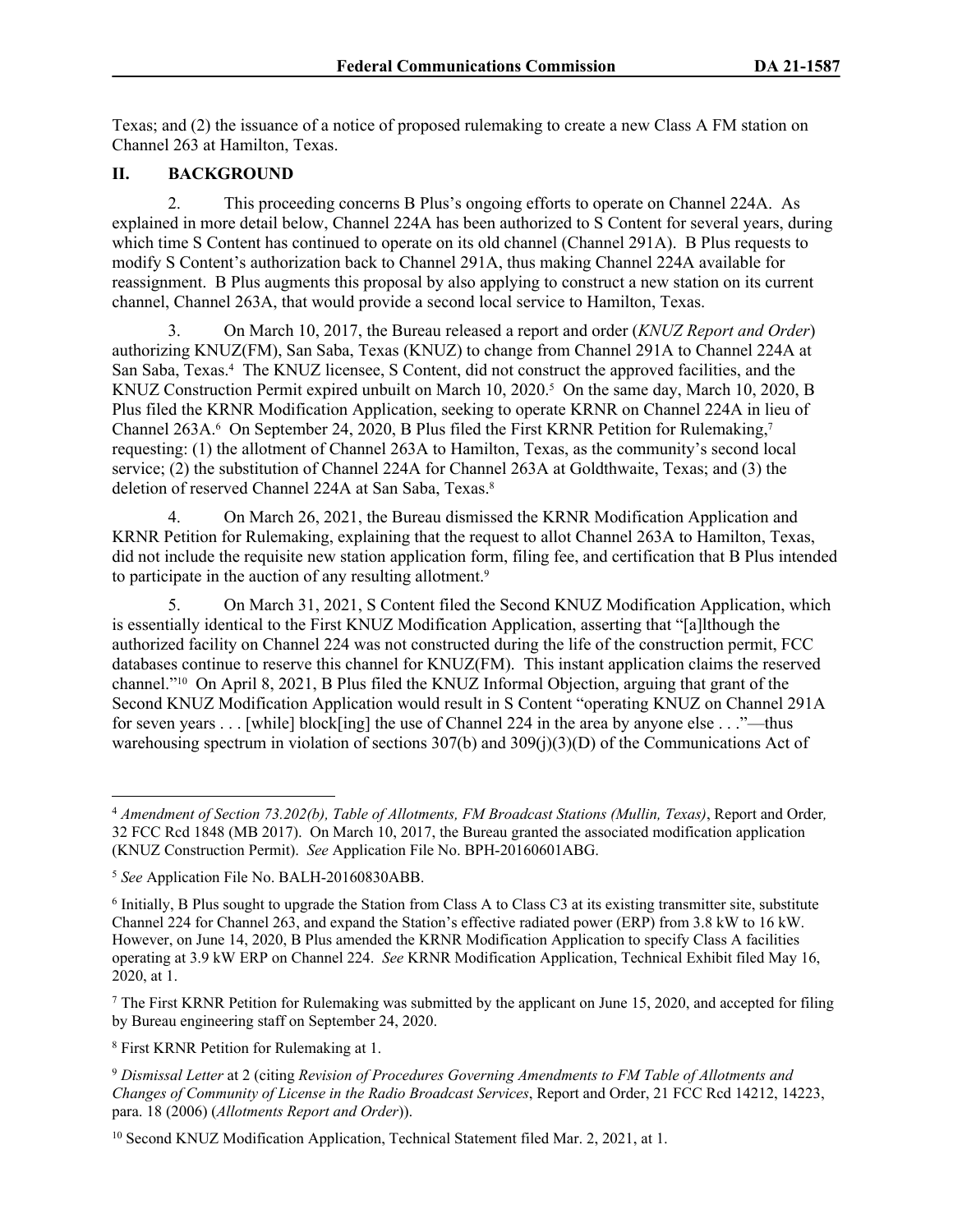1934, as amended (Act), and section 73.3598 of the Commission's rules.11 In its Opposition filed on April 20, 2021, S Content responds that it is "not warehousing frequency" and "[u]pon approval will diligently proceed with the implementation of its proposed facility."<sup>12</sup>

6. On April 27, 2021, B Plus filed the KRNR Petition for Reconsideration and the Hamilton Application. It also submitted the Second KRNR Petition for Rulemaking, requesting: (1) the allotment of Channel 263A to Hamilton, Texas, as the community's second local service; (2) the substitution of Channel 224A for Channel 263A at Goldthwaite, Texas, (and modification of the KRNR license to specify operation on Channel 224A in lieu of Channel 263A); and (3) the issuance of an order to S Content to show cause why the KNUZ license should not be modified to specify Channel 291A in lieu of 224A at San Saba.

7. In the KRNR Petition for Reconsideration, B Plus argues that its proposal would result in a more "fair, efficient and equitable" distribution of radio service.13 Specifically, B Plus states that this is a preferential arrangement of allotments because it would provide a second local service (and first nighttime local service) to Hamilton, Texas, a licensable community with a population over 3,000.14 In addition, B Plus states, KRNR would cover 63 more people with its 60 dBu signal contour on Channel 224A than on Channel 263A and would provide a new second service to 246 people in a "gray area" (i.e., an area having only one other reception service).<sup>15</sup> In contrast, according to B Plus, the proposed KNUZ facility would provide 60 dBu coverage to an additional 559 people on Channel 224A, only 8 of which reside in a gray area.16 B Plus also argues that S Content's failure to construct on Channel 224A militates in favor of modifying the KNUZ license to remain on Channel 291A to prevent "spectrum warehousing" of both channels.17 B Plus also cites to Commission precedent that favors the establishment of a new local service over the modification of an existing facility.<sup>18</sup> For these reasons, B Plus concludes, its proposal represents a preferential arrangement of allotments as compared to KNUZ's reserved allotment on Channel 224A.<sup>19</sup>

## **III. DISCUSSION**

8. *Reinstatement of KRNR Modification Application.* Under longstanding Commission policy, we will favorably consider petitions for reconsideration of an initial dismissal or return of an

<sup>12</sup> KNUZ Opposition at 3.

<sup>11</sup> KNUZ Informal Objection at 3, 5 (citing 47 U.S.C. §§ 307(b) (mandating a fair, efficient, and equitable distribution of radio service) and  $309(i)(3)(D)$  (mandating an efficient and intensive use of the electromagnetic spectrum"); 47 CFR  $\S$  73.3598(e) (stating that an unbuilt construction permit shall be automatically forfeit upon expiration).

<sup>&</sup>lt;sup>13</sup> Second KRNR Petition for Rulemaking at 3 (citing 47 U.S.C. § 307(b)).

<sup>&</sup>lt;sup>14</sup> Second KRNR Petition for Rulemaking at 3-5. The FM Allotment Priorities are (1) first full-time aural service; (2) second full-time aural service; (3) first local service; and (4) other public interest matters. Co-equal weight is given to priorities (2) and (3). *Revision of FM Assignment Policies and Procedures,* Second Report and Order, 90 FCC.2d 88, 91-92, paras. 7-13 (1982). B Plus states that Hamilton is a community for allotment purposes because the Commission has previously allotted an FM channel to this community and Hamilton has other indicia of community status such as a local government and schools. Second KRNR Petition for Rulemaking at 4.

<sup>15</sup> Second KRNR Petition for Rulemaking at 3-5.

<sup>16</sup> Second KRNR Petition for Rulemaking at 3.

<sup>&</sup>lt;sup>17</sup> Second KRNR Petition for Rulemaking at 5-7; KRNR Petition for Reconsideration at 6.

<sup>18</sup> KRNR Petition for Reconsideration at 5 (citing *Andalusia, Alabama*, Report and Order, 49 FR 32201, 32202, para. 8 (MMB 1984) (". . . [W]hen a pending channel assignment and a pending application are in technical conflict . . . the proposed channel assignment would be favored since it would represent a new service.").

<sup>19</sup> Second KRNR Petition for Rulemaking at 5.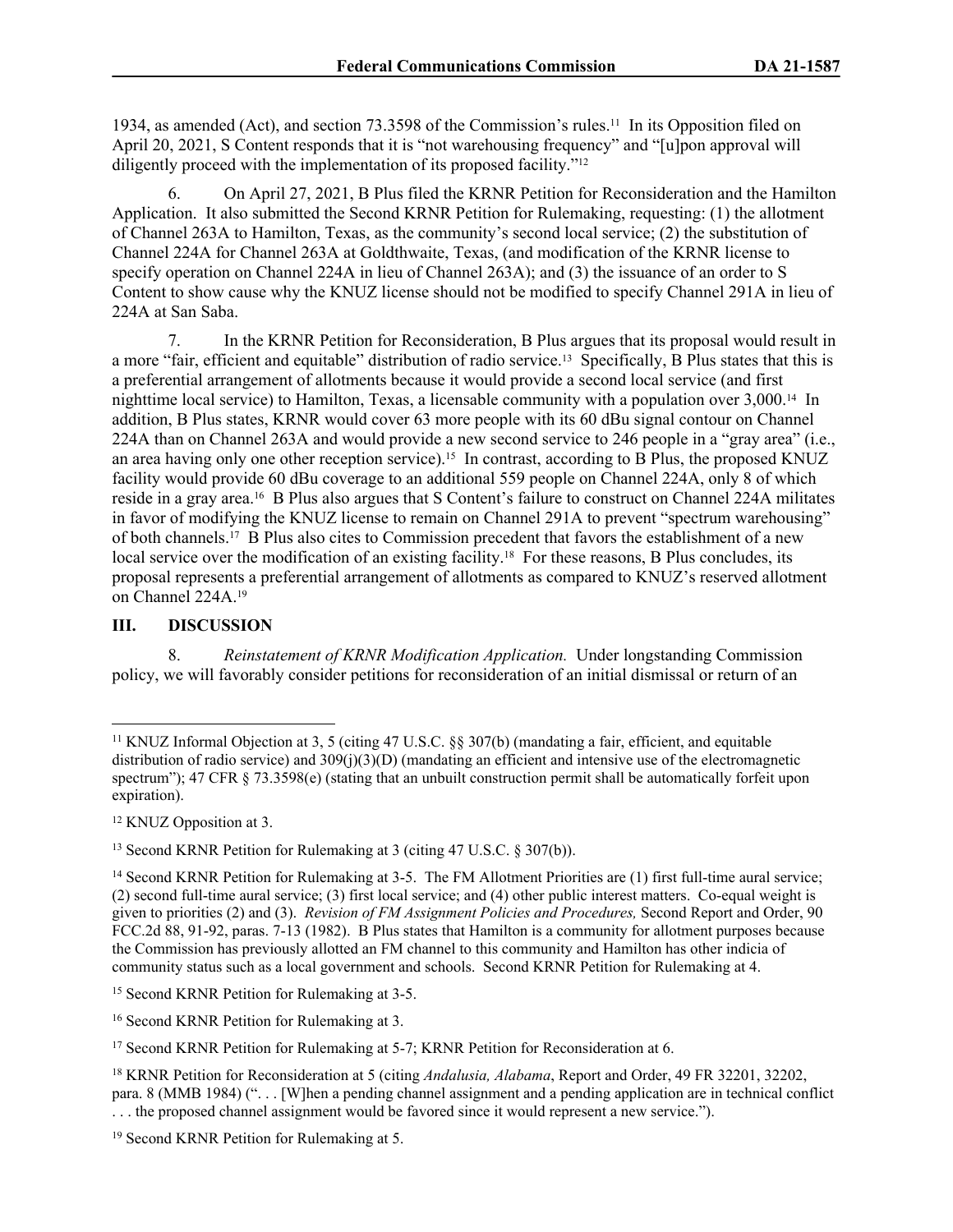application when the applicant submits a curative amendment within 30 days of dismissal.20 In this case, B Plus addressed the deficiencies identified in the *Dismissal Letter* by filing the Hamilton Application, paying the filing fee, and certifying that it would participate in any future auction of the Hamilton allotment and would build the proposed facility if authorized.21 Accordingly, we will reinstate the KRNR Modification Application.

9. *Minimum Distance Separation Requirement.* As B Plus appears to concede when it modified its request from the deletion of Channel 224A at San Saba to the involuntary substitution of Channel 291A for 224A, the KNUZ new channel assignment is entitled to protection under section 73.207 of the Commission's rules<sup>22</sup> despite S Content's failure to construct under the First KNUZ Modification Application.<sup>23</sup> Channel 224A at San Saba is a reserved, not vacant, channel—in the KNUZ Construction Permit, the Bureau modified the KNUZ assignment to add Channel 224A, deleted Channel 291A at San Saba, and modified the KNUZ license to specify operation on Channel 224A.<sup>24</sup> Nonetheless, we will consider the KRNR Modification Application and Second KRNR Petition for Rulemaking because, as discussed below, we are simultaneously issuing an order to show cause why the KNUZ license should not be modified to specify operation on Channel 291A (on which it is currently operating under an implied STA).

10. *Hamilton Petition for Rulemaking.* We believe that the public interest would be served by proposing the allotment of Channel 263A at Hamilton because it could result in a second local service to that community. A staff engineering analysis reveals that Channel 263A can be allotted to Hamilton in conformity with the Rules at reference coordinates 31-39-48.1 NL and 98-21-29.4 WL.<sup>25</sup>

11. *Order to Show Cause.* We find that the B Plus has cited sufficient public interest benefits to justify the issuance of a show cause order. Section 316(a) of the Act permits us to modify the license or construction permit if such action is in the public interest.<sup>26</sup> In this case, assigning KNUZ to Channel 291A, San Saba, would accommodate B Plus's request to create a new FM station on Channel 263A assigned to Hamilton, Texas, as that community's second local service, and substitution for KRNR of Channel 224A for 263A.27 B Plus also states that its proposal would provide a new second service to 246 people in a "gray area." As required by the Commission's *Circleville* policy, B Plus commits to reimbursing S Content for the reasonable costs incurred in connection with the proposed channel change.<sup>28</sup> Finally, a staff engineering analysis confirms that Channel 263A can be allotted at Hamilton in compliance with the Commission's minimum distance separation requirements without the imposition of a site restriction.29 In these circumstances, we believe that the public interest would be served by issuing

<sup>22</sup> 47 CFR § 73.207.

<sup>23</sup> *See* 47 CFR § 73.207; *Allotments Report and Order*, 21 FCC Rcd at 14221-22, para. 15.

<sup>25</sup> The Longley-Rice based 70 dBu "mean occurrence contour" covers 100% of Hamilton, Texas.

<sup>26</sup> 47 U.S.C. § 316(a).

<sup>27</sup> Hamilton's first local service is provided by KCLW(AM), Hamilton, Texas, licensed to Faith in Christ Mission.

<sup>29</sup> *See* 47 CFR § 73.207.

<sup>20</sup> *See, e.g., Hampton Roads Educational Telecommunications Association, Inc.,* Memorandum Opinion and Order, 30 FCC Rcd 14906 (MB 2015); *see generally, Commission States Future Policy on Incomplete and Patently Defective AM and FM Construction Permit Applications*, Public Notice, 56 RR 2d 776, 49 Fed. Reg. 47331 (Aug. 2, 1984).

<sup>21</sup> KRNR Petition for Reconsideration at 5.

<sup>24</sup> KNUZ Construction Permit, Special Operating Condition # 2.

<sup>28</sup> *See Circleville, Ohio*, Second Report and Order, 8 FCC 2d 159 (1967). On October 5, 2021, B Plus filed a supplement to the Second KRNR Petition for Rulemaking (*Circleville* Supplement) and request for leave to file the *Circleville* Supplement.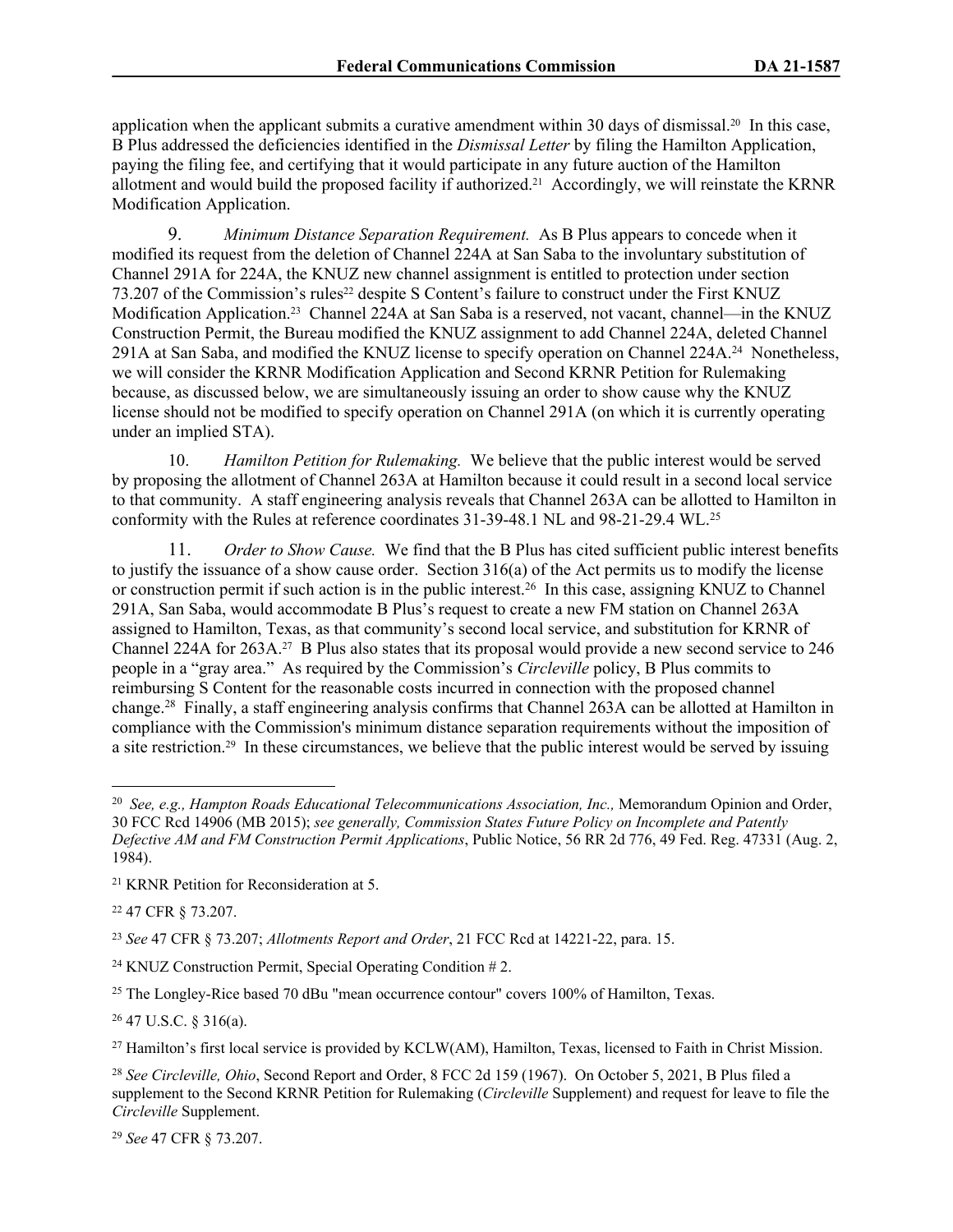an order to show cause to S Content as to why the KNUZ license should not be modified to specify operation on Channel 291A in lieu of Channel 224A at San Saba.

12. Section 316(a) of the Act requires that we notify the affected station of the proposed action, as well as the public interest reasons for the action, and afford the licensee at least 30 days to respond. This procedure is codified in section 1.87 of the Commission's rules.<sup>30</sup> Pursuant to Section 1.87, S Content may, no later than January 31, 2022, file a written statement showing with particularity why the KNUZ license should not be modified as proposed in this *Notice of Proposed Rule Making and Order to Show Cause.* We may call upon S Content to furnish additional information. If S Content raises substantial and material questions of fact, a hearing may be required to resolve such questions of fact. Upon review of the statements and/or additional information furnished, the Commission may grant the modification(s), deny the modification(s), or set the matter of modification for hearing. If no written statement is filed by the date referred to above, S Content will be deemed to have consented to the proposed modification(s) and a final order will be issued if the modification(s) is (are) found to be in the public interest.

13. *Notice of Proposed Rulemaking.* We seek comment on the addition of a vacant allotment to the FM Table of Allotments, as follows:

| City            | Channel No. |          |  |  |
|-----------------|-------------|----------|--|--|
|                 | Present     | Proposed |  |  |
| Hamilton, Texas | -----       | 263A     |  |  |

## **IV. PROCEDURAL MATTERS**

14. *Showings Required*. Comments are invited on the proposal discussed in this Notice of Proposed Rulemaking (*NPRM*). Petitioner or any party that expresses interest in the allotment will be expected to answer whatever questions are presented in initial comments. The petitioner of a proposed allotment is required to file comments even if it only resubmits or incorporates by reference its former pleadings. The petitioner must restate its present intention to apply for the channel if it is allotted and, if authorized, to build a station promptly. Failure to file may lead to denial of the request. Any requests by a proponent for withdrawal or dismissal of an allotment request must be filed with the Commission in accordance with section  $1.420(i)$  of the Rules.<sup>31</sup>

15. *Cut-off Protection*. The following procedures will govern the consideration of the filings in this proceeding:

- (a) Counterproposals advanced in this proceeding itself will be considered, if advanced in initial comments, so that parties may comment on them in reply comments. They will not be considered if advanced in reply comments.<sup>32</sup>
- (b) The filing of a counterproposal may lead the Commission to allot a different channel than was requested in the Petition.<sup>33</sup>

16. *Comments and Reply Comments*. Pursuant to sections 1.415, 1.419, and 1.420 of the Rules,34 interested parties may file comments and reply comments on or before the dates indicated on the first page of this document. Comments may be filed using the Commission's Electronic Comment Filing

- <sup>32</sup> 47 CFR § 1.420(j).
- <sup>33</sup> 47 CFR § 1.420(g)(2).
- 34 47 CFR §§ 1.415, 1.419, and 1.420.

<sup>30</sup> 47 CFR § 1.87.

<sup>31</sup> 47 CFR § 1.420(d).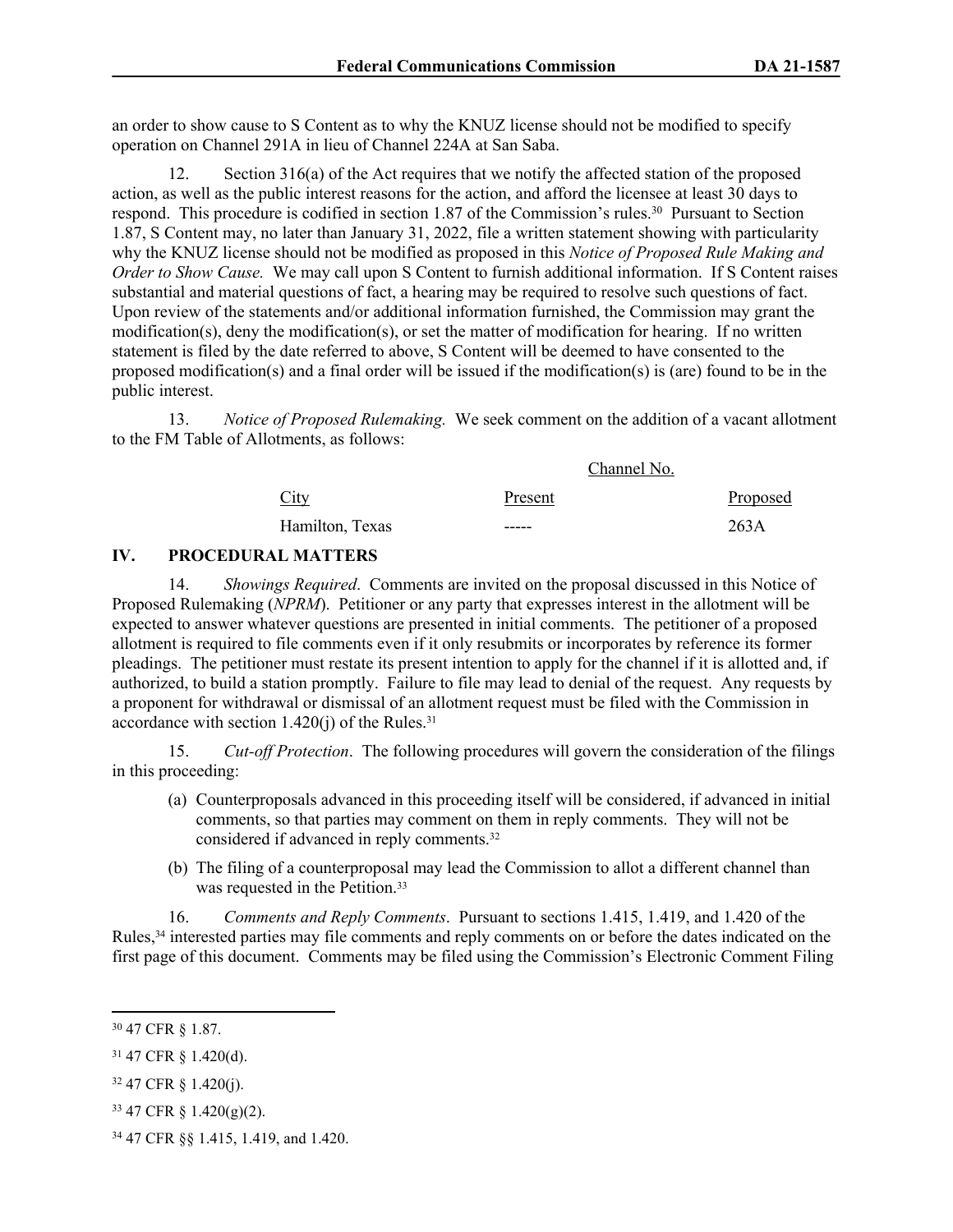System (ECFS).<sup>35</sup> Electronic Filers: Comments may be filed electronically using the Internet by accessing the ECFS: [http://apps.fcc.gov/ecfs/.](about:blank) Parties that choose to file electronically only need to submit one copy of each filing so long as the submission conforms to all procedural and filing requirements. Online filing is optional.

- Paper Filers: Parties who choose to file by paper must file an original and one copy of each filing. If more than one docket or rulemaking number appears in the caption of this proceeding, filers must submit two additional copies for each additional docket or rulemaking number. Filings can be sent by hand or messenger delivery, by commercial overnight courier, or by first-class or overnight U.S. Postal Service mail. All filings must be addressed to the Commission's Secretary, Office of the Secretary, Federal Communications Commission. Any paper filing that is not addressed to the Office of the Secretary will be treated as filed on the day it is received in the Office of the Secretary. Accordingly, failure to follow the specified requirements may result in the treatment of a filing as untimely.
	- o Commercial overnight mail (other than U.S. Postal Service Express Mail and Priority Mail) must be sent to 9050 Junction Drive, Annapolis Junction, MD 20701.
	- o U.S. Postal Service first-class, Express, and Priority mail must be addressed to 45 L Street, NE, Washington DC 20554.
	- o Effective March 19, 2020, and until further notice, the Commission no longer accepts any hand or messenger delivered filings. This is a temporary measure taken to help protect the health and safety of individuals, and to mitigate the transmission of COVID-19.<sup>36</sup>
	- o During the time the Commission's building is closed to the general public and until further notice, if more than one docket or rulemaking number appears in the caption of a proceeding, paper filers need not submit two additional copies for each additional docket or rulemaking number; an original and one copy are sufficient.

17. *Service.* Pursuant section 1.420 of the Rules,<sup>37</sup> all submissions by parties to this proceeding or by persons acting on behalf of such parties must be made in written comments, reply comments, or other appropriate pleadings. The person filing the comments shall serve comments on the petitioners. Reply comments shall be served on the person(s) who filed comments to which the reply is directed. A certificate of service shall accompany such comments and reply comments.<sup>38</sup> Additionally, a copy of such comments should be served on counsel for petitioner, as follows:

Allan G. Moskowitz, Esq. 10845 Tuckahoe Way North Potomac, MD 20878

18. *Ex Parte Notices– Restricted*. The proceeding this Notice initiates shall be treated as a "restricted" proceeding in accordance with the Commission's *ex parte* rules.<sup>39</sup> For purposes of this restricted notice and comment rulemaking proceeding, members of the public are advised that no *ex parte* presentations are permitted from the time the Commission adopts a notice of proposed rulemaking until the proceeding has been decided and such decision in the applicable docket is no longer subject to

<sup>35</sup> *See Electronic Filing of Documents in Rulemaking Proceedings*, 63 FR 24121 (1998).

<sup>36</sup> *See FCC Announces Closure of FCC Headquarters Open Window and Change in Hand-Delivery Policy*, Public Notice, 35 FCC Rcd 2788 (2020).

<sup>37</sup> 47 CFR § 1.420.

<sup>38</sup> *See* 47 CFR §1.420(a), (b) and (c).

<sup>39</sup> 47 CFR §§ 1.1200 *et seq.*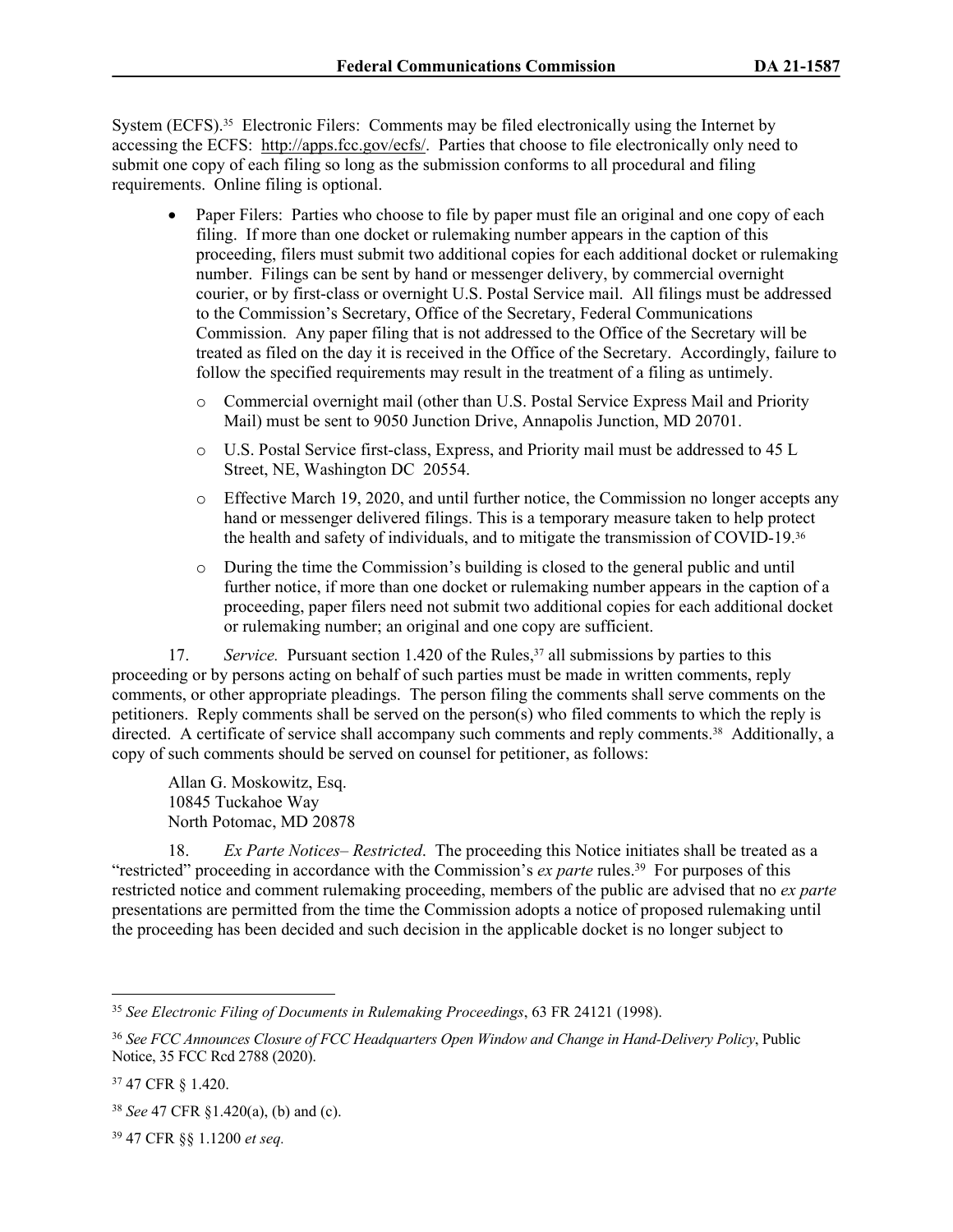reconsideration by the Commission or review by any court.40 An *ex parte* presentation is not prohibited if specifically requested by the Commission or staff for the clarification or adduction of evidence or resolution of issues in the proceeding. 41 However, any new written information elicited from such a request or any summary of any new information shall be served by the person making the presentation upon the other parties to the proceeding in a particular docket unless the Commission specifically waives this service requirement.42 Any comment that has not been served on the petitioner constitutes an *ex parte* presentation and shall not be considered in the proceeding. Any reply comment which has not been served on the person(s) who filed the comment, to which the reply is directed, constitutes an *ex parte* presentation and shall not be considered in the proceeding.

19. *Availability of Documents.* Comments, reply comments, and *ex parte* submissions will be available for public inspection via ECFS [\(http://apps.fcc.gov/ecfs/\)](http://apps.fcc.gov/ecfs/). Documents will be available electronically in ASCII, Microsoft Word, and/or Adobe Acrobat.

20. *Paperwork Reduction and Regulatory Flexibility*. The Commission has determined that the relevant provisions of the Regulatory Flexibility Act of 1980, as amended,43 do not apply to a rulemaking proceeding to amend the FM Table of Allotments, section 73.202(b) of the Rules.<sup>44</sup> This document does not contain proposed information collection requirements subject to the Paperwork Reduction Act of 1995.45 In addition, therefore, it does not contain any proposed information collection burden "for small business concerns with fewer than 25 employees," pursuant to the Small Business Paperwork Relief Act of 2002.<sup>46</sup>

21. *People with Disabilities*. To request materials in accessible formats for people with disabilities (braille, large print, electronic files, audio format), send an e-mail to [fcc504@fcc.gov](about:blank) or call the Consumer & Governmental Affairs Bureau at 202-418-0530 (voice), 202-418-0432 (tty).

*22. Additional Information*. For further information concerning this proceeding, contact Nazifa Sawez, Audio Division, Media Bureau, at (202) 418-7059, nazifa.sawez@fcc.gov.

## **V. ORDERING CLAUSES**

23. Accordingly, **IT IS ORDERED**, that the petition for reconsideration filed by B Plus, Broadcasting, LLC, on April 27, 2021, **IS GRANTED** to the extent described in paragraph 1, *supra*.

24. **IT IS FURTHER ORDERED** that pursuant to 47 U.S.C. § 316(a) and 47 CFR § 1.87, that, on or before January 31, 2022, S Content Marketing, LLC, **SHALL SHOW CAUSE** why the license of KNUZ(FM), San Saba, Texas, should not be modified to specify Channel 291A in lieu of Channel 224A.

**25. IT IS FURTHER ORDERED** that, pursuant to authority found in 47 U.S.C. sections

#### <sup>40</sup> 47 CFR § 1.1208.

## <sup>41</sup> 47 CFR § 1.1204(a)(10).

 $42$  47 CFR § 1.1204(a)(10)(ii). In addition, an oral presentation in a restricted proceeding not designated for hearing requesting action by a particular date or giving reasons that a proceeding should be expedited other than the need to avoid administrative delay is permitted. A detailed summary of the presentation must be filed in the record and served by the person making the presentation on the other parties to the proceeding, who may respond in support or opposition to the request for expedition, including by oral *ex parte* presentation, subject to the same service requirement. 47 CFR § 1.1204(a)(11).

<sup>43</sup> *See* 5 U.S.C. § 603. The RFA, *see* 5 U.S.C. § 601 *et seq.*, has been amended by the Small Business Regulatory Enforcement Fairness Act of 1996 (SBREFA), Pub. L. No. 104-121, Title II, 110 Stat. 857 (1996). The SBREFA was enacted as Title II of the Contract with America Advancement Act of 1996 (CWAAA).

<sup>44</sup> 47 CFR § 73.602(b).

<sup>45</sup> *See* 44 U.S.C. §§ 3501-3520.

<sup>46</sup> *See* 44 U.S.C. § 3506(c)(4).